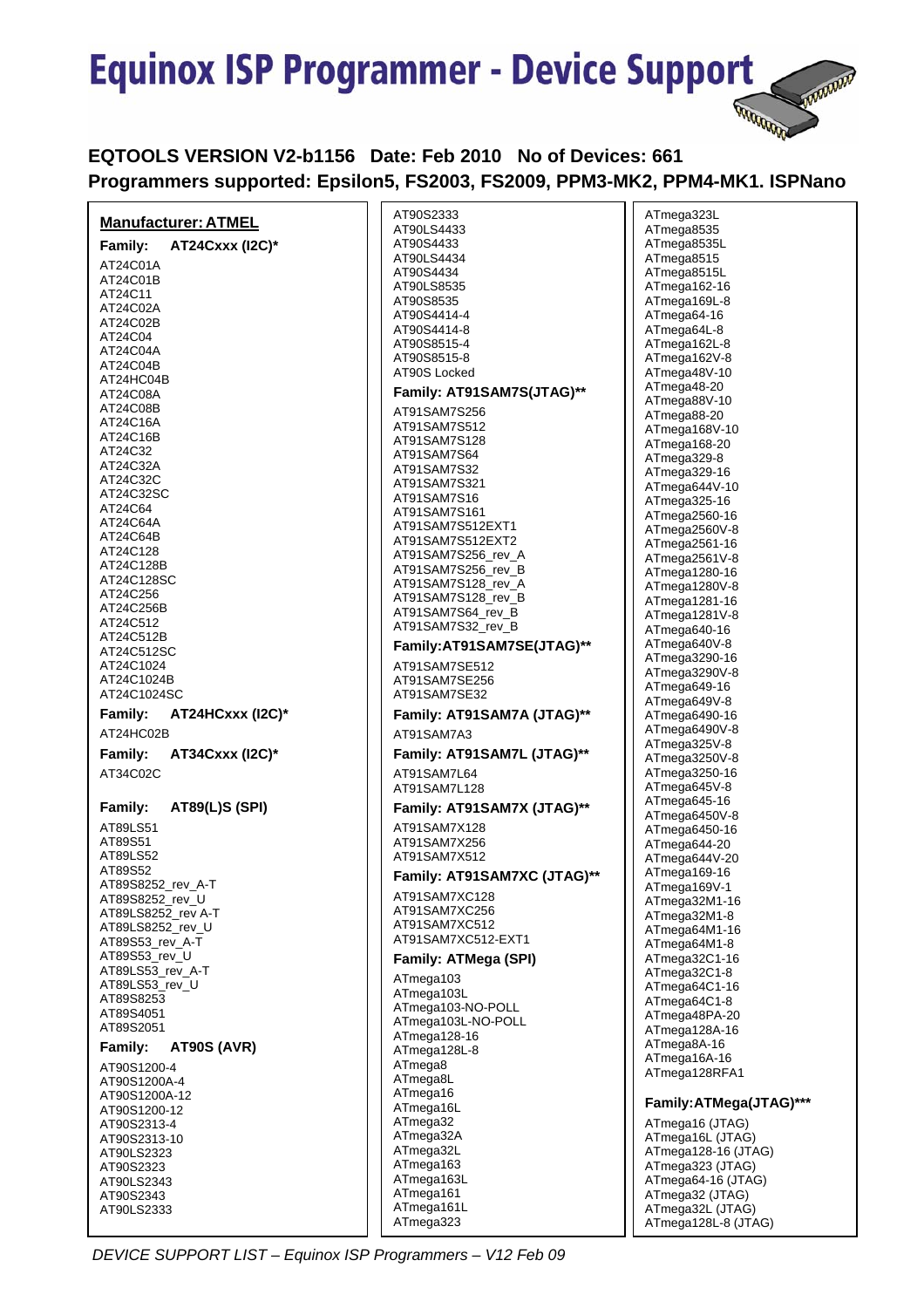**ARRANGE** 

ATmega162 (JTAG) ATmega169L-8 (JTAG) ATmega64L-8 (JTAG) ATmega169V-1 (JTAG) ATmega169-16 (JTAG) ATmega329-16 (JTAG) ATmega406 (JTAG) ATmega2561 (JTAG) ATmega2561V (JTAG) ATmega2560 (JTAG) ATmega2560V (JTAG) ATmega329V-8 (JTAG) ATmega3290V-8 (JTAG) ATmega3290-16 (JTAG) ATmega6490-16 (JTAG) ATmega6490V-8 (JTAG) ATmega1281-16 (JTAG) ATmega1281V-8 (JTAG) ATmega1280-16 (JTAG) ATmega1280V-8 (JTAG) ATmega640-16 (JTAG) ATmega640V-8 (JTAG) ATmega644V-10 (JTAG) ATmega644-20 (JTAG) ATmega169V-8 (JTAG) ATmega645-16 (JTAG) ATmega645V-8 (JTAG) ATmega6450-16 (JTAG) ATmega6450V-8 (JTAG) ATmega325-16 (JTAG) ATmega325V-8 (JTAG) ATmega3250-16 (JTAG) ATmega3250V-8 (JTAG) ATmega128A-16 (JTAG) ATmega16A-16 (JTAG) ATmega128RFA1 (JTAG) **Family: AT90CAN (SPI)**  AT90CAN128-16 AT90CAN64-16 AT90CAN32-16 **Family: AT90CAN (JTAG)\*\*\***  AT90CAN128 (JTAG) AT90CAN64 (JTAG) AT90CAN32 (JTAG) **Family: AT90PWM (SPI)**  AT90PWM1-16 AT90PWM2-16 AT90PWM2B-16 AT90PWM216-16 AT90PWM3-16 AT90PWM3B-16 AT90PWM316-16 **Family: ATMega 'P' PICO (JTAG)\*\*\***  ATmega169PV-8 (JTAG) ATmega644PV-10 (JTAG) ATmega644P-20 (JTAG) ATmega324PV-10 (JTAG) ATmega324P-20 (JTAG) ATmega164PV-10 (JTAG) ATmega164P-20 (JTAG) ATmega329P-20 (JTAG) ATmega329PV-10 (JTAG) ATmega3290PV-10 (JTAG) ATmega3290P-20 (JTAG) ATmega164P-15A (JTAG) ATmega164P-15M (JTAG) ATmega324P-15A (JTAG) ATmega324P-15M (JTAG) ATmega644P-15A (JTAG) ATmega644P-15M (JTAG)

ATmega164PA-20 (JTAG) ATmega324P-20 (JTAG) ATmega644PA-20 (JTAG) **Family: ATMega 'P' PICO (SPI)**  ATmega169P-16 ATmega169PV-8 ATmega644PV-10 ATmega644P-20 ATmega324PV-10 ATmega324P-20 ATmega164PV-10 ATmega164P-20 ATmega48P-20 ATmega48PV-20MMU ATmega48PV-10 ATmega88PV-10 ATmega88P-20 ATmega168PV-10 ATmega168P-20 ATmega329P-20 ATmega329PV-10 ATmega3290P-20 ATmega3290PV-10 ATmega328P-20 ATmega328PV-10 ATmega164P-15A ATmega164P-15M ATmega324P-15A ATmega324P-15M ATmega644P-15A ATmega644P-15M ATmega88PA-20 ATmega168PA-20 ATmega164PA-20 ATmega324PA-20 ATmega 644PA-20 **Family: AT90USB (SPI)**  AT90USB1287-16 AT90USB1286-16 AT90USB647-16 AT90USB646-16 AT90USB162-16 AT90USB82-16 **Family: AT90USB (JTAG)\*\*\***  AT90USB1287-16 (JTAG) AT90USB1286-16 (JTAG) AT90USB647-16 (JTAG) AT90USB646-16 (JTAG) **Family: ATxxxx AVR+LIN SiP**  ATA6612 ATA6613 **Family: ATtiny (SPI LV)**  ATtiny861 ATtiny861V ATtiny461 ATtiny461V ATtiny261 ATtiny261V ATtiny12L-4 ATtiny22L ATtiny15L ATtiny Locked ATtiny26-16 ATtiny26L-8 ATtiny13-10 ATtiny2313-10 ATtiny45-20 ATtiny45V-10 ATtiny24

ATtiny24V ATtiny44 ATtiny44V ATtiny84 ATtiny84V ATtiny85-20 ATtiny85V-10 ATtiny25-20 ATtiny25V-10 ATtiny12-8 ATtiny12V-1 ATtiny13-20 ATtiny2313-20 ATtiny13A-20 ATtiny13A-10 ATtiny13A-4 ATtiny48 ATTiny88 **Family: ATtiny (SPI HV)**  ATtiny12L-4 (HV) ATtiny11L-4 (HV) ATtiny15L (HV) ATtiny12-8 (HV) ATtiny12V-1 (HV) **Family: T89C51 (UART ISP)**  T89C51RD2-xxxM T89C51RD2-xxxL T89C51RB2-xxxM T89C51RB2-xxxL T89C51RC2-xxxM T89C51RC2-xxxL T89C51CC01-xxxM T89C51IB2 T89C51IC2 (OSCB) T89C51IC2 T89C51AC2-xxxM AT89C51ED2 AT89C51RD2 **Manufacturer: NXP (PHILIPS) Family:P89C51Rx2 (1st Gen)**  P89C51RB2H P89C51RC2H P89C51RD2H **Family: P89C66x (1st Gen)**  P89C660HBA P89C662HBA P89C664HBA P89C668HBA **Family:P89C51Rx2(2nd Gen)**  P89C51RD2BA P89C51RC2BA P89C51RB2BA **Family: PCAxxx (I2C)\***  PCA8581 PCA8581C PCA24S08 **Family: PCFxxx (I2C)\***  PCF85102C-2 PCF85103C-2 PCF8594C-2 PCF8598C-2 PCF85116-3 PCF8582C-2

*DEVICE SUPPORT LIST – Equinox ISP Programmers – V12 – Feb 10*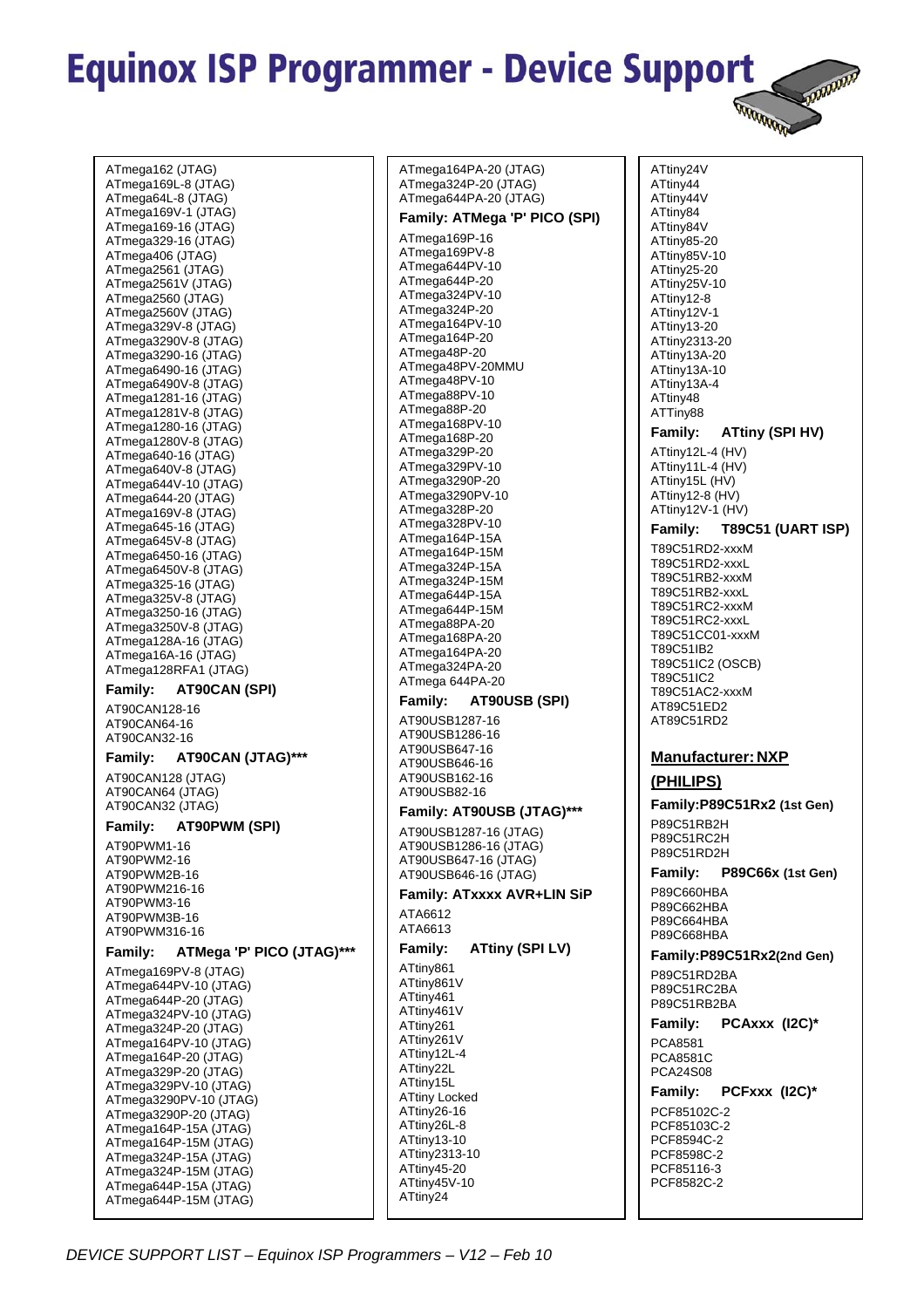|                                      |                                    | <b>DOWWW</b><br><b>RANGARAGE</b>        |
|--------------------------------------|------------------------------------|-----------------------------------------|
| <b>Manufacturer: CATALYST</b>        | X24257-2.5<br>X24257-1.8           | 24LC025<br>24LC02B                      |
| Family: CAT24Xxxx (I2C)*             | X24Cxx (I2C)*<br>Family:           | 24LC22A                                 |
| CAT24C01                             | C24C00                             | 24LCS22A<br>24LC04B                     |
| CAT24AA01<br>CAT24C02                | X24C00-3                           | 24LC04BH                                |
| CAT24AA02                            | X24C00-2.7<br>X24C01               | 24LC08B<br>24LC08BH                     |
| CAT24C21                             | X24C01-3.5                         | 24LC168B                                |
| CAT24C03<br>CAT24C04                 | X24C01-3                           | 24LC16BH                                |
| CAT24AA04                            | X24C01-2.7<br>X24C02               | 24LC32A                                 |
| CAT24C05                             | X24C02-3.5                         | 24LC64<br>24LC65                        |
| CAT24C08                             | X24C02-3                           | 24LC128                                 |
| CAT24AA08<br>CAT24C208               | X24C02-2.7                         | 24LC256                                 |
| CAT24C16                             | X24C04<br>X24C04-3.5               | 24LC512                                 |
| CAT24C164                            | X24C04-3                           | 24LC515<br>24LC1025                     |
| CAT24C32<br>CAT24C64                 | X24C04-2.7                         |                                         |
| CAT24WC66                            | X24C08<br>X24C08-3.5               | 24AA (12C)*<br><b>Family:</b>           |
| CAT24C128                            | X24C08-3.0                         | 24AA00                                  |
| CAT24C256                            | X24C08-2.7                         | 24AA01                                  |
|                                      | X24C16                             | 24AA014<br>24AA014H                     |
| Family: CAT34Xxxx (I2C)*             | X24C16-3.5<br>X24C16-3.0           | 24AA01H                                 |
| CAT34C02                             | X24C16-2.7                         | 24AA02                                  |
| <b>Manufacturer: DALLAS</b>          | <b>Manufacturer: ISSI</b>          | 24AA024                                 |
| <b>DS28C (I2C)*</b><br>Family:       |                                    | 24AA024H<br>24AA025                     |
| DS28CZ04                             | IS24Cxx (I2C)*<br>Family:          | 24AA02H                                 |
|                                      | <b>IS24C01B</b><br><b>IS24C02B</b> | 24AA02E48                               |
| <b>Manufacturer: EXEL</b>            | <b>IS24C02C</b>                    | 24AA04<br>24AA04H                       |
|                                      | IS24C02D                           | 24AA08                                  |
| <b>XL24Cxx (I2C)*</b><br>Family:     | IS24C04A                           | 24AA08H                                 |
| <b>XL24C01</b><br><b>XL24C01A</b>    | <b>IS24C08A</b><br><b>IS24C16A</b> | 24AA16                                  |
| XL24C02                              | <b>IS24C32A</b>                    | 24AA16H<br>24AA32A                      |
| <b>XL24C04</b>                       | <b>IS24C32B</b>                    | 24AA64                                  |
| <b>XL24C08</b>                       | <b>IS24C32C</b>                    | 24AA65                                  |
| XL24C16<br>XL24E16                   | <b>IS24C64A</b><br><b>IS24C64B</b> | 24AA128                                 |
|                                      | IS24C128                           | 24AA256<br>24AA512                      |
| <b>Manufacturer: HOLTEK</b>          | IS24C128B                          | 24AA515                                 |
|                                      | IS24Lxx (I2C)*<br>Family:          | 24AA1025                                |
| <b>HT24LCxx (I2C)*</b><br>Family:    | IS24L128                           | 24VL (I2C)*                             |
| <b>HT24LC02</b><br>HT24LC04          | IS24L256                           | Family:                                 |
| <b>HT24LC08</b>                      |                                    | 24VL014H<br>24VL024H                    |
| HT24LC16                             | IS34Cxx (I2C)*<br>Family:          |                                         |
| HT24LC32<br>HT24LC64                 | IS34C02<br><b>IS34C02B</b>         | 24FC (I2C)*<br>Family:                  |
| HT2201                               |                                    | 24FC64                                  |
| <b>Manufacturer: IC Microsystems</b> |                                    | 24FC128                                 |
|                                      | <b>Manufacturer: MICROCHIP</b>     | 24FC256<br>24FC512                      |
| X24xx (I2C)*<br>Family:              | 24C (I2C)*<br>Family:              | 24FC515                                 |
| X24042<br>X24042-2.7                 | 24C00                              | 24FC1025                                |
| X24042-3                             | 24C01C                             |                                         |
| X24164                               | 24C02C                             | <b>Manufacturer: RAMTRON</b>            |
| X24164-2.7                           | 24C65                              | Family:<br><b>FM24Cxx (I2C)*</b>        |
| X24164-3<br>X24165                   |                                    | <b>FM24C04A</b>                         |
| X24165-2.7                           | 24LC (I2C)*<br>Family:             | <b>FM24C16A</b>                         |
| X24165-3                             | 24LC00                             | <b>FM24C64</b><br>FM24C256              |
| X24320<br>X24320-2.5                 | 24LC01B<br>24LC014                 | FM24C512                                |
| X24320-1.8                           | 24LC014H                           |                                         |
| X21428                               | 24LC01BH                           | <b>FM24Lxx (I2C)*</b><br><b>Family:</b> |
| X24128-2.7                           | 24LC21A<br>24LCS21A                | <b>FM24CL04</b>                         |
| X24128-3<br>X24256                   | 24LC024                            | <b>FM24CL16</b><br>FM24CL64             |
| X24257                               | 24LC024H                           | FM24L256                                |
|                                      |                                    |                                         |

*DEVICE SUPPORT LIST – Equinox ISP Programmers – V12 – Feb 10*